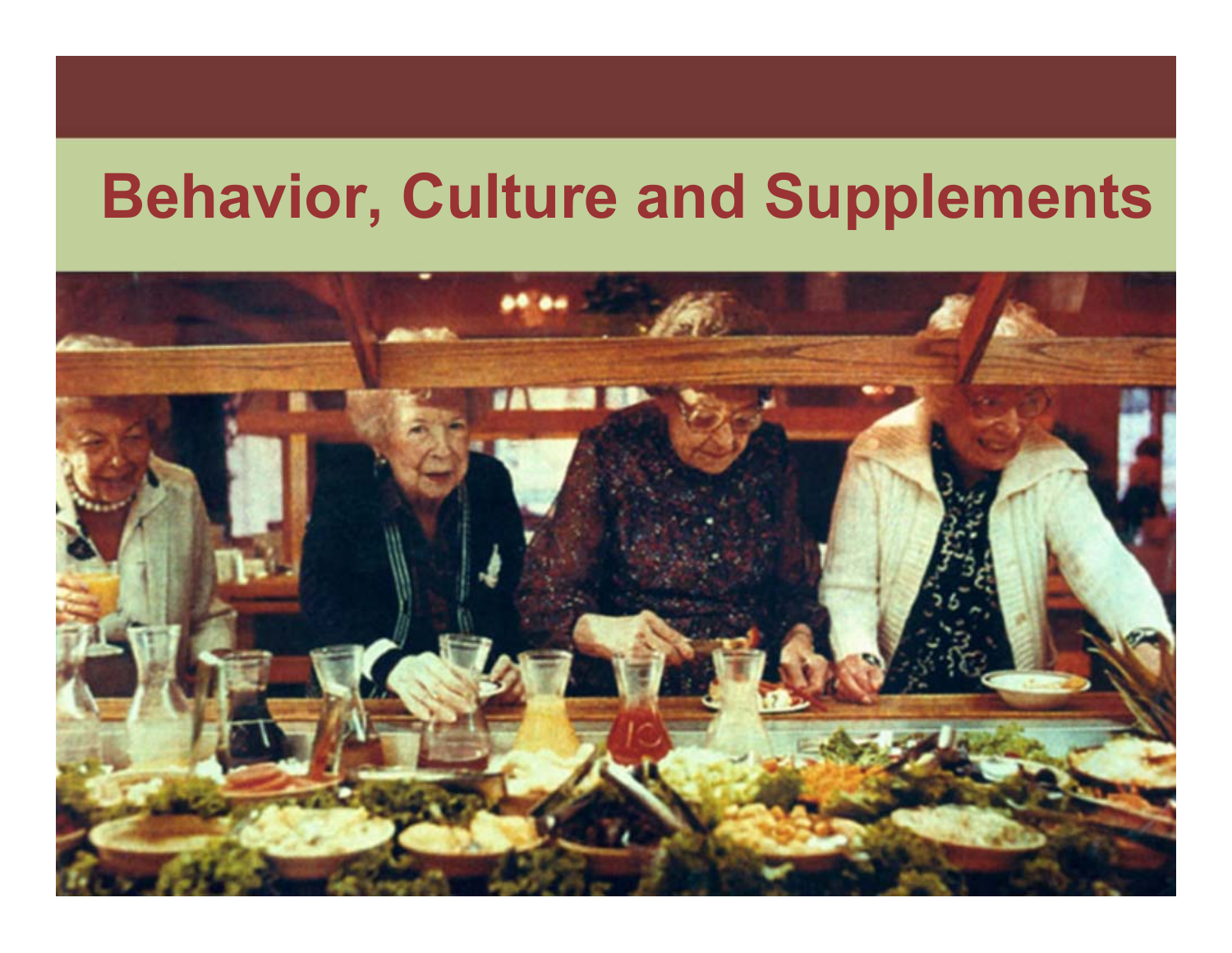# **Objectives**

#### •**What behavioral themes are emerging?**

- •**How can emerging theoretical constructs be conceptualized, measured and validated?**
- •**What environmental triggers have contributed to the growth in dietary supplement use in the elderly?**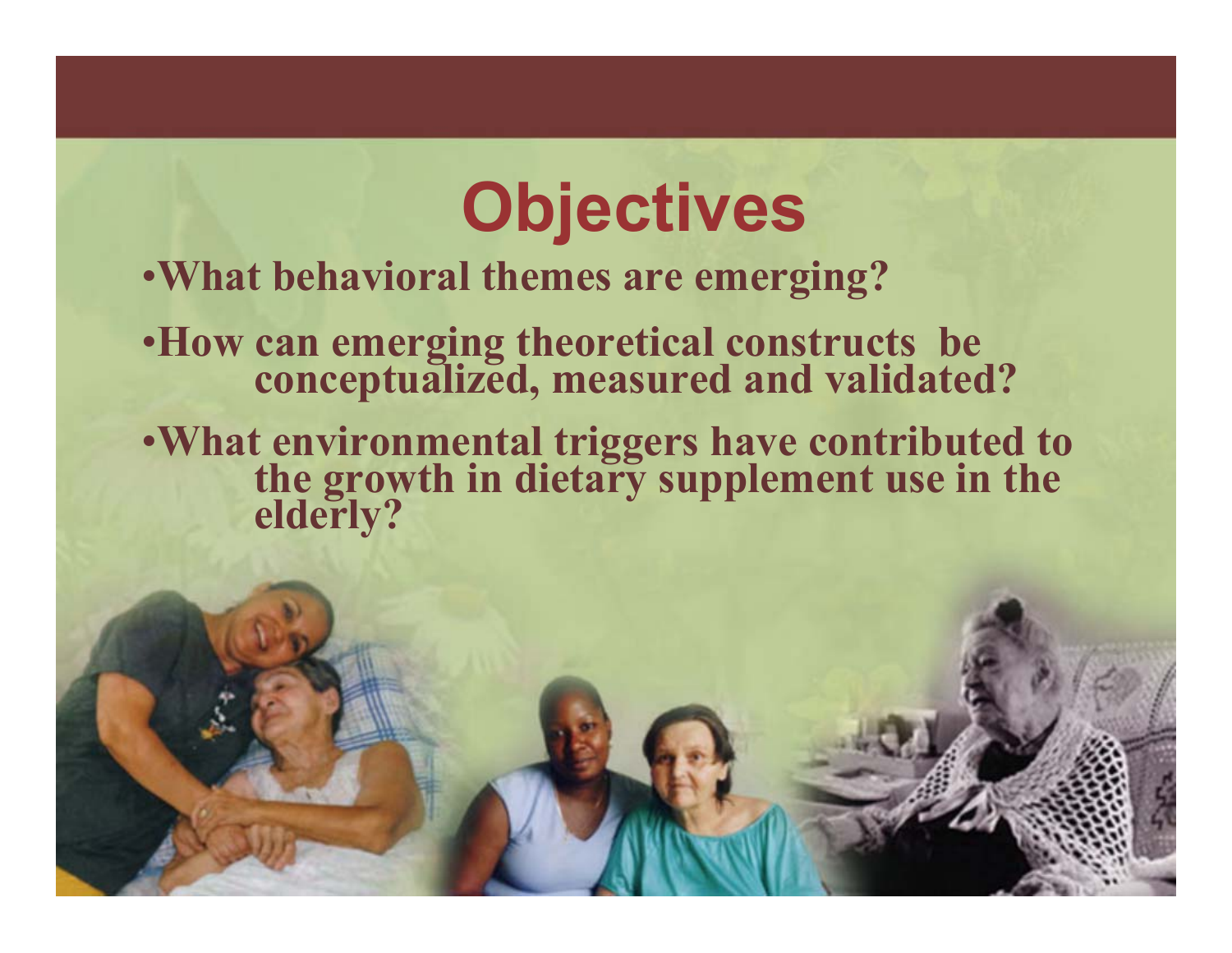# **Global presence of dietary supplement use**

**Dietary supplements are used around the world**

- •**Native Americans and Mexican Americans**
- •**Eastern versus Western traditions**
- •**US, Canada, Europe, Asia**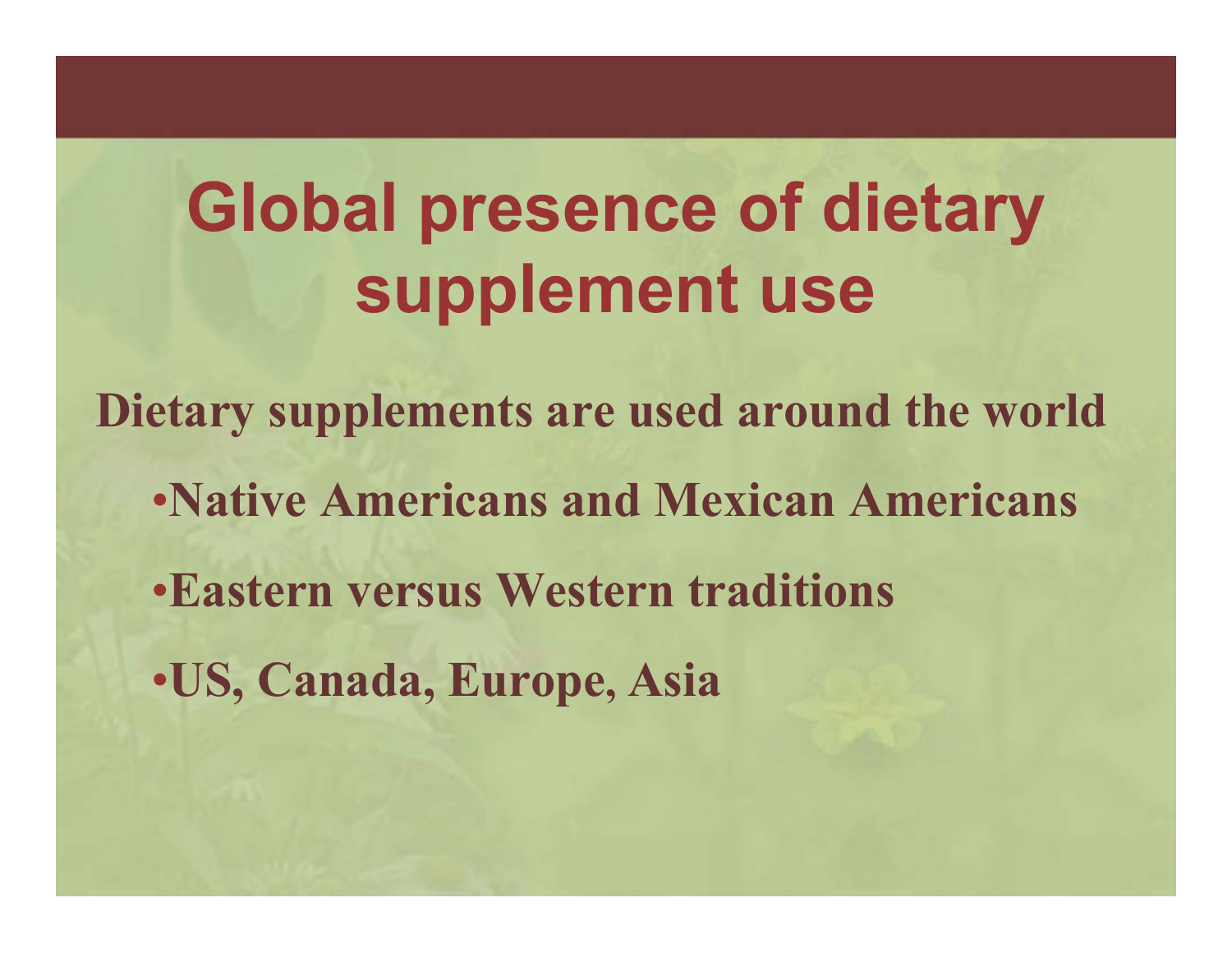# **Global patterns of dietary supplement use**

**Vitamins, minerals, herbals, pills, sport drinks, Liquid supplements**

- •**History, climate, location**
- •**Culture**
- •**Unlikely will find discrete, simplistic patterns of supplement use across the globe**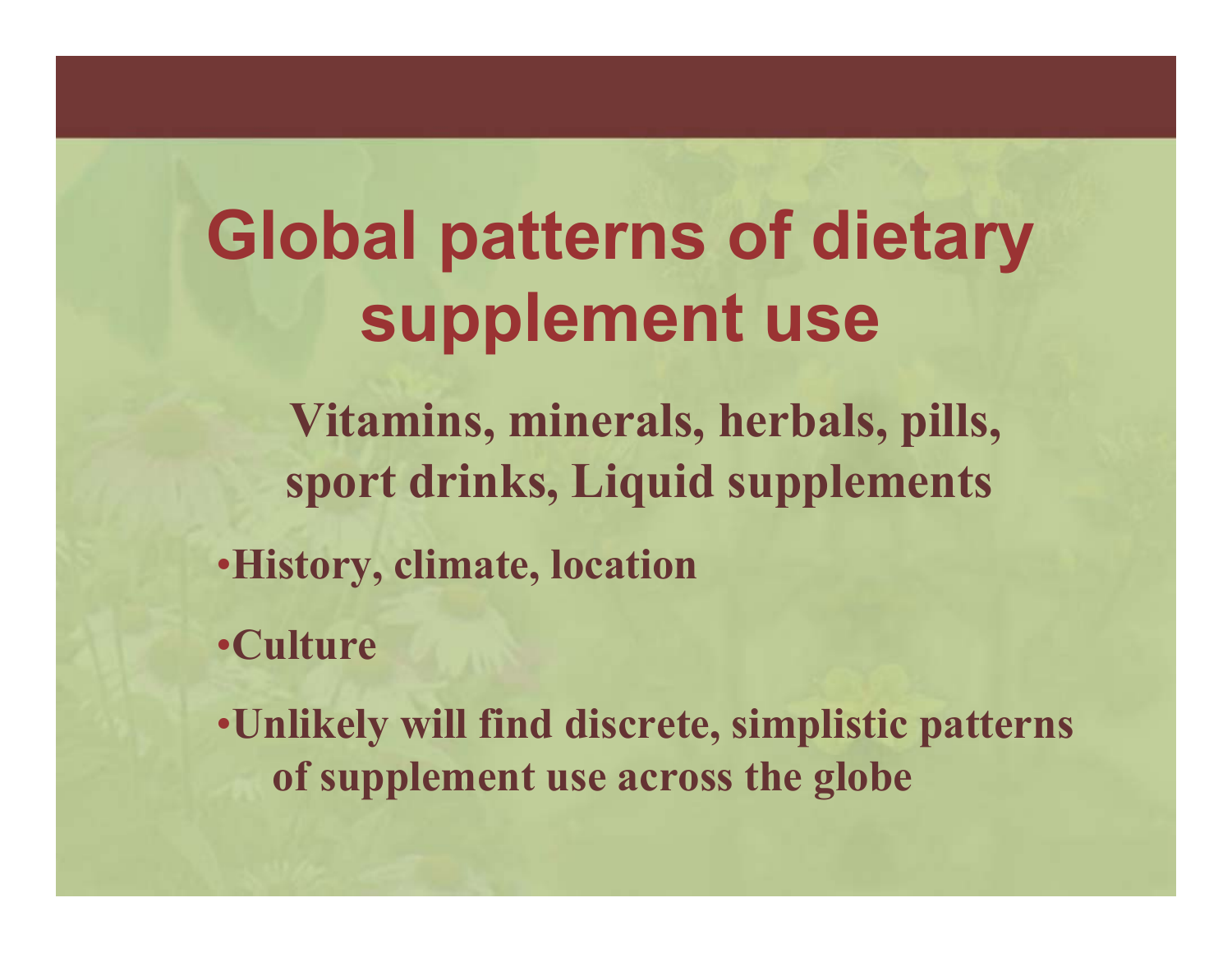### **Values and Social Norms**

**What are some of the values and beliefs on which Americans base decisions and behaviors, and how have these values changed over time?**

- •**Youth**
- •**Thinness, beauty**
- •**Immediacy—I want it now**
- •**Choices, freedom to choose**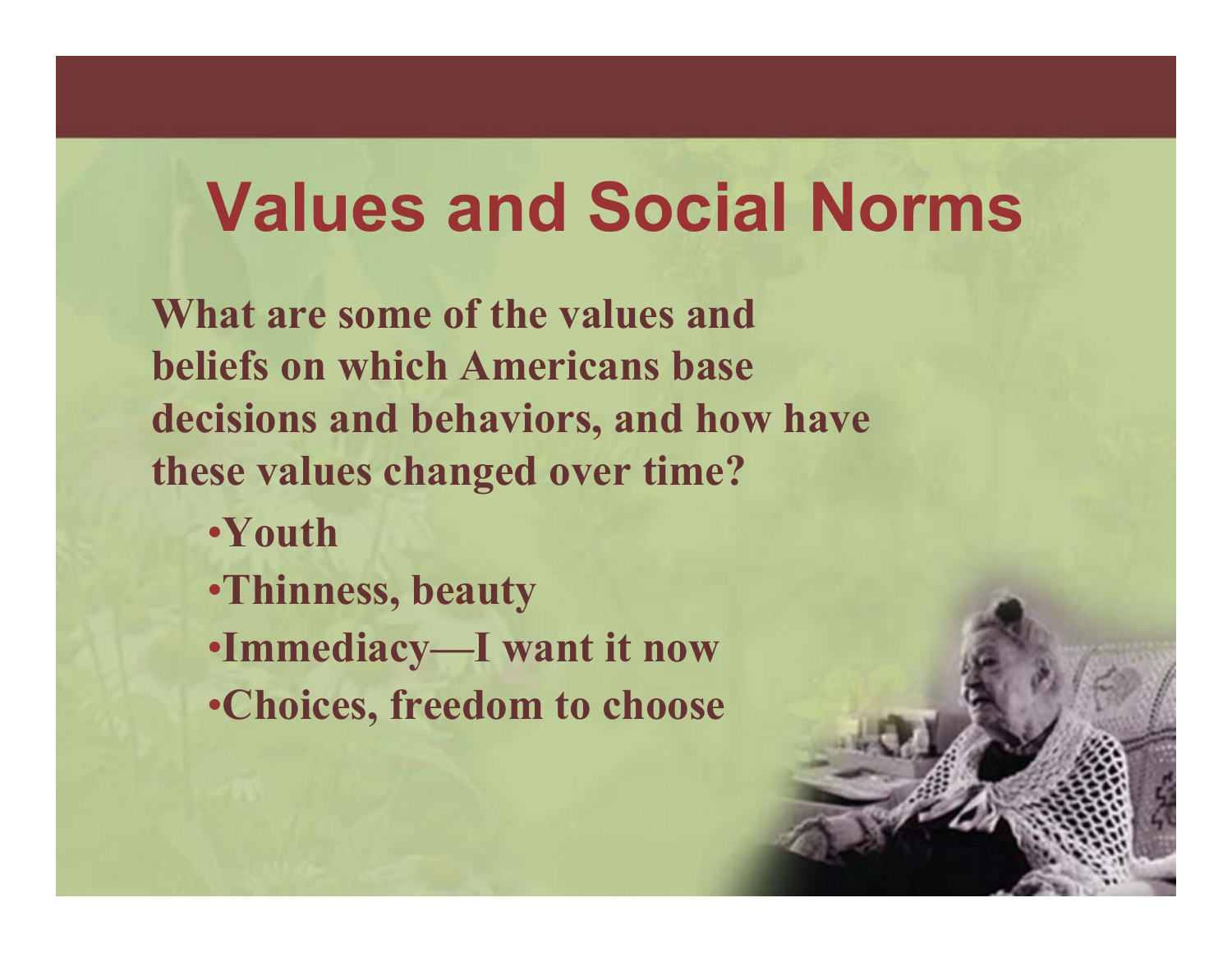# **Environmental and societal factors: Changing norms**

- • **Role of TV and advertising** •**Exposure to ideas, images, product ads….**
- **Transportation—cars and the suburbs** •**Expanded access to products and choices** •**Rather than the corner store, the mega-mall**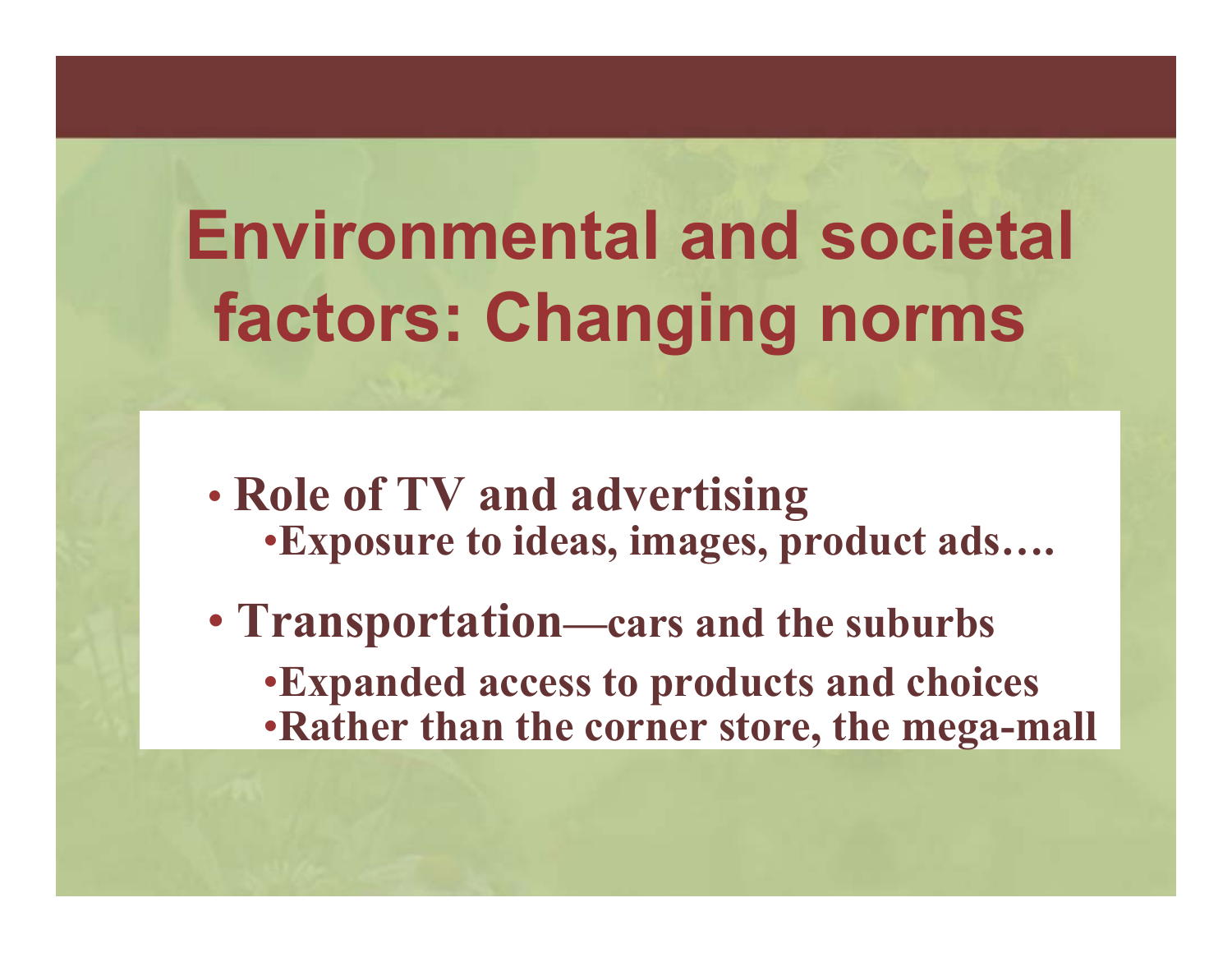# **Increasing rates of education:**

- **Better trained workforce**
- **Employment opportunities and higher incomes—thus increased buying power**
- **Increased information seeking**
- **Increasing use of technology**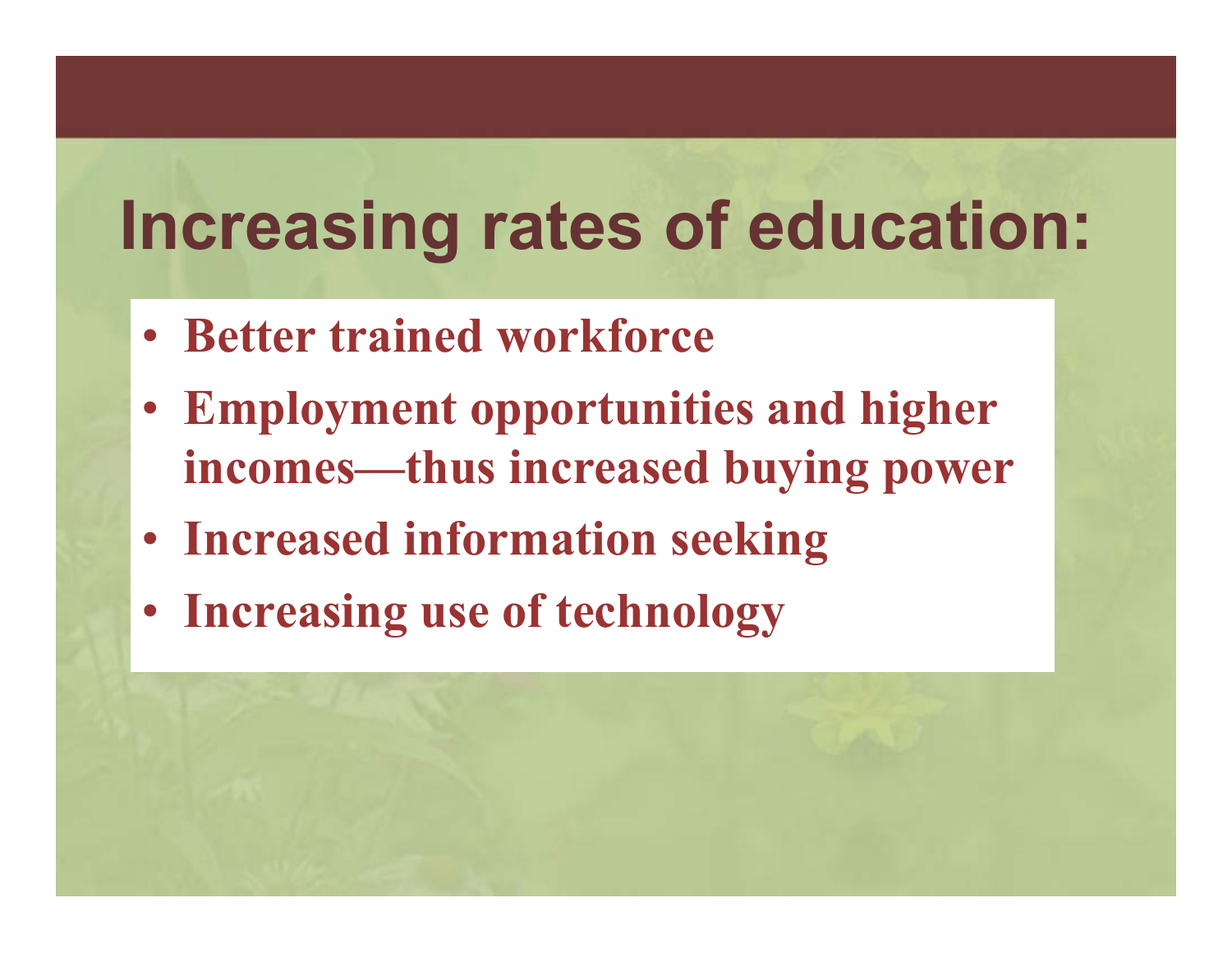### **Societal change triggers:**

#### •**Right to know movements**

•**Changes in federal policy—e.g. 1994 Dietary Supplement and Health Education Act-restricting FDA**

**Regulatory status of Dietary Supplements was, in part, a response to consumer and industry demands for product information and choices**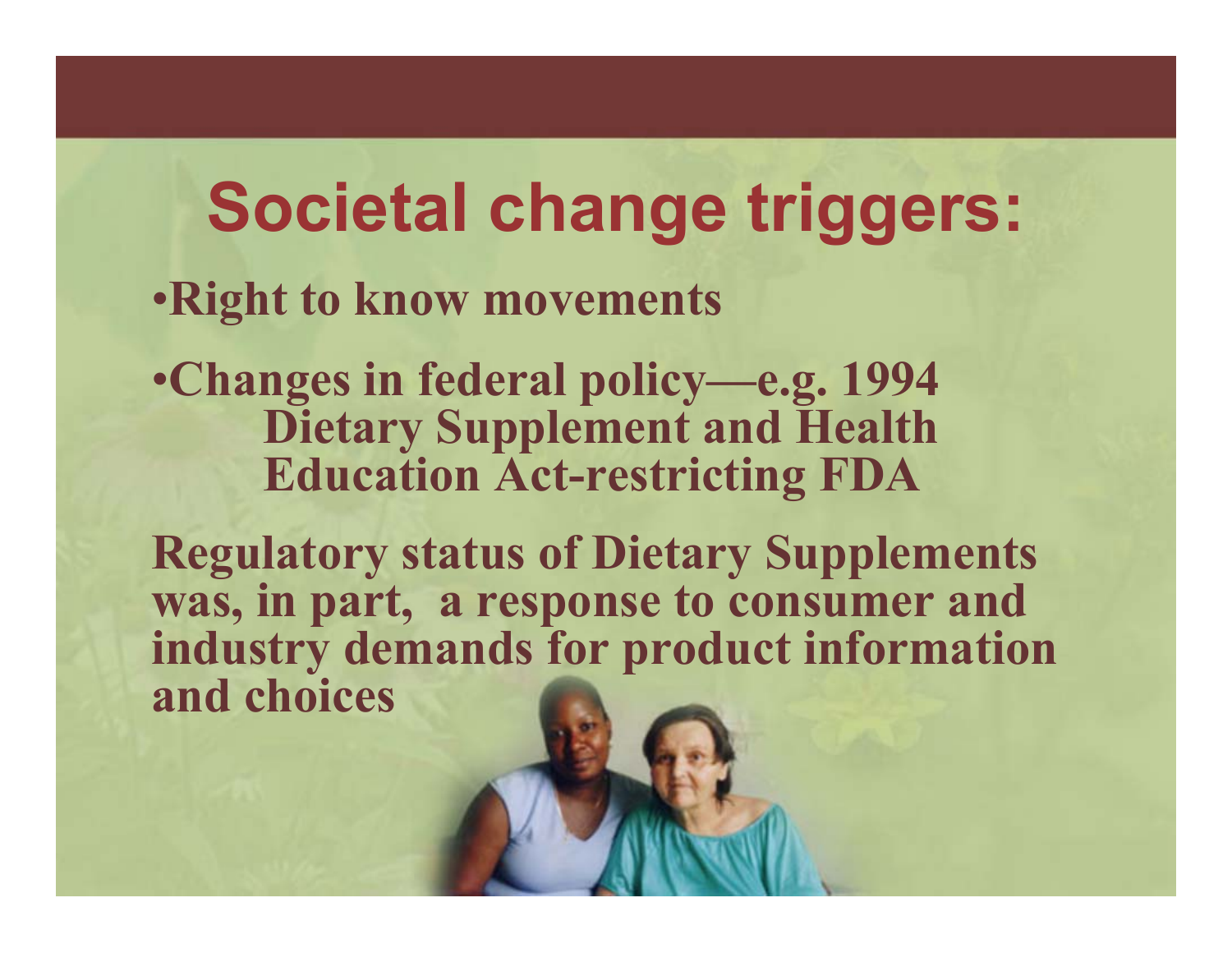# **A Place for Theory:**

**Expectancy theories—**

#### **Health Belief model—**

- •**Susceptibility**
- •**severity/threat,**
- **Cues to action**
- •**Outcome expectations**
- •**Barriers/incentives to adoption**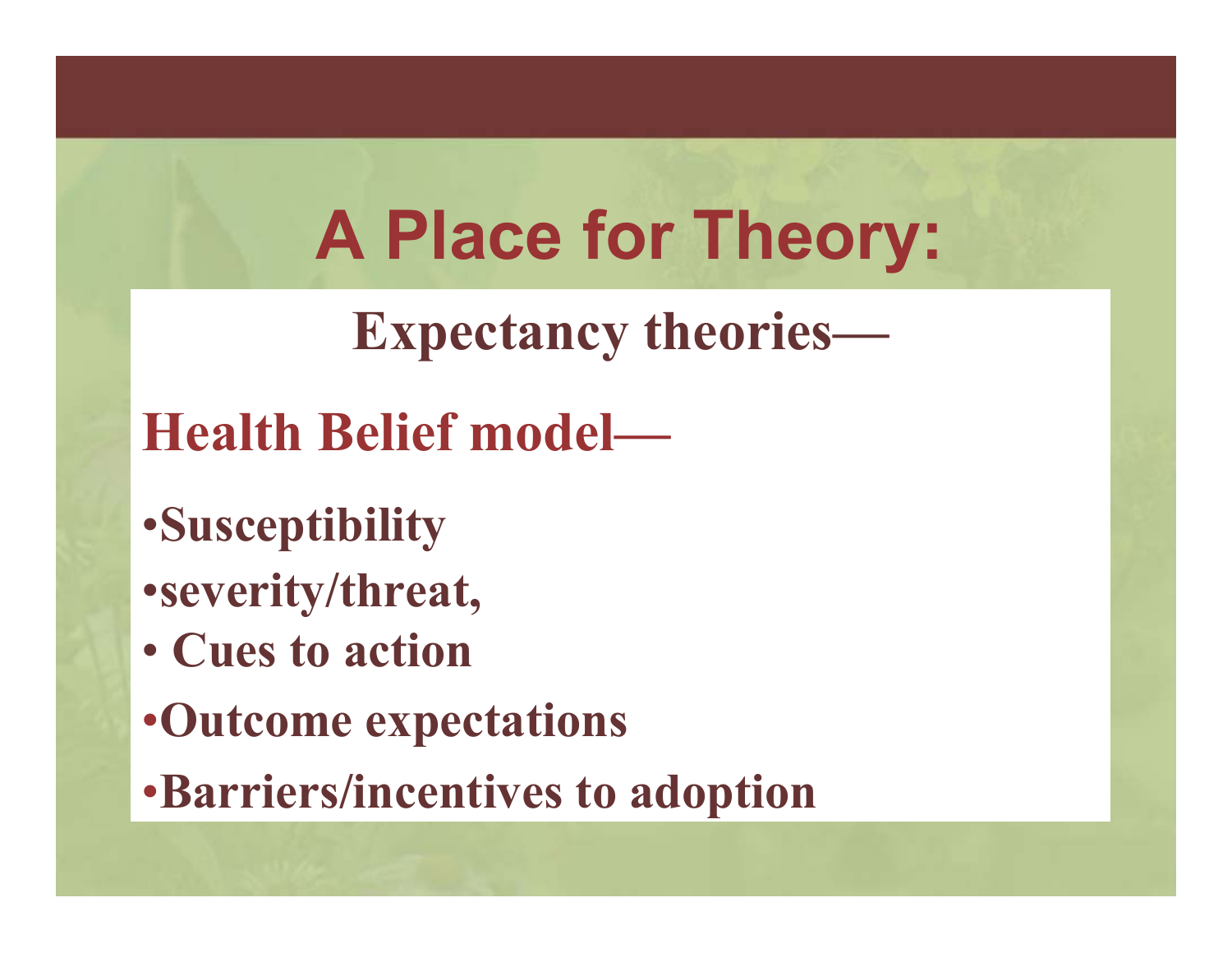#### **Case illustration**

**How might the health seeking behavior of a woman who has undergone surgery for breast cancer differ from the woman who has not had cancer?** 

**Theory would suggest behavioral differences in susceptibility, outcome expectations, etc**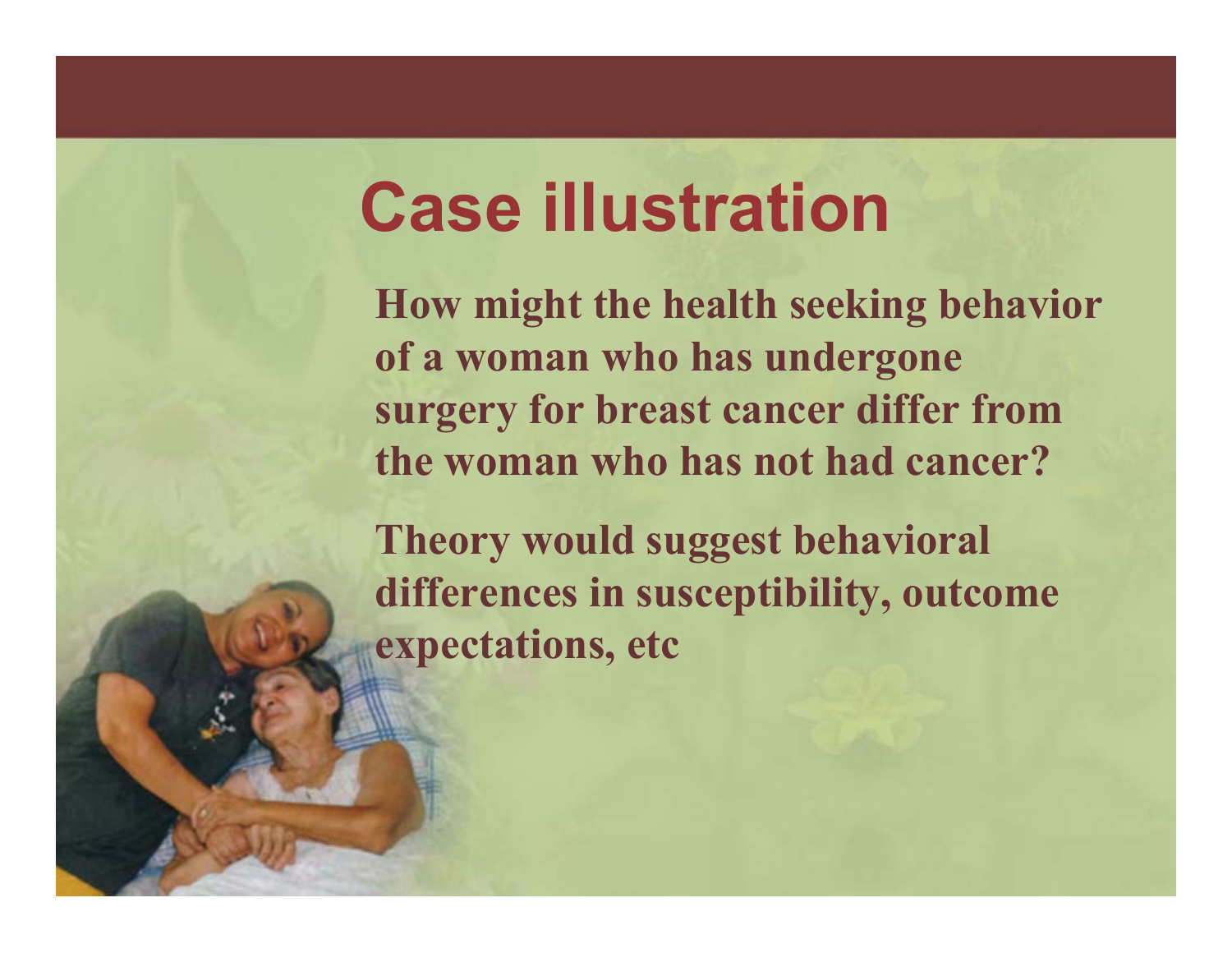# **Motivations Given 1:**

- $\bullet$  **Health, Health Maintenance 1. At which age, if any, does motivation decline, for age / gender segments? 2. Insurance—"just in case"—healthy habits folks**
	- **3. Counterbalance poor dietary practices**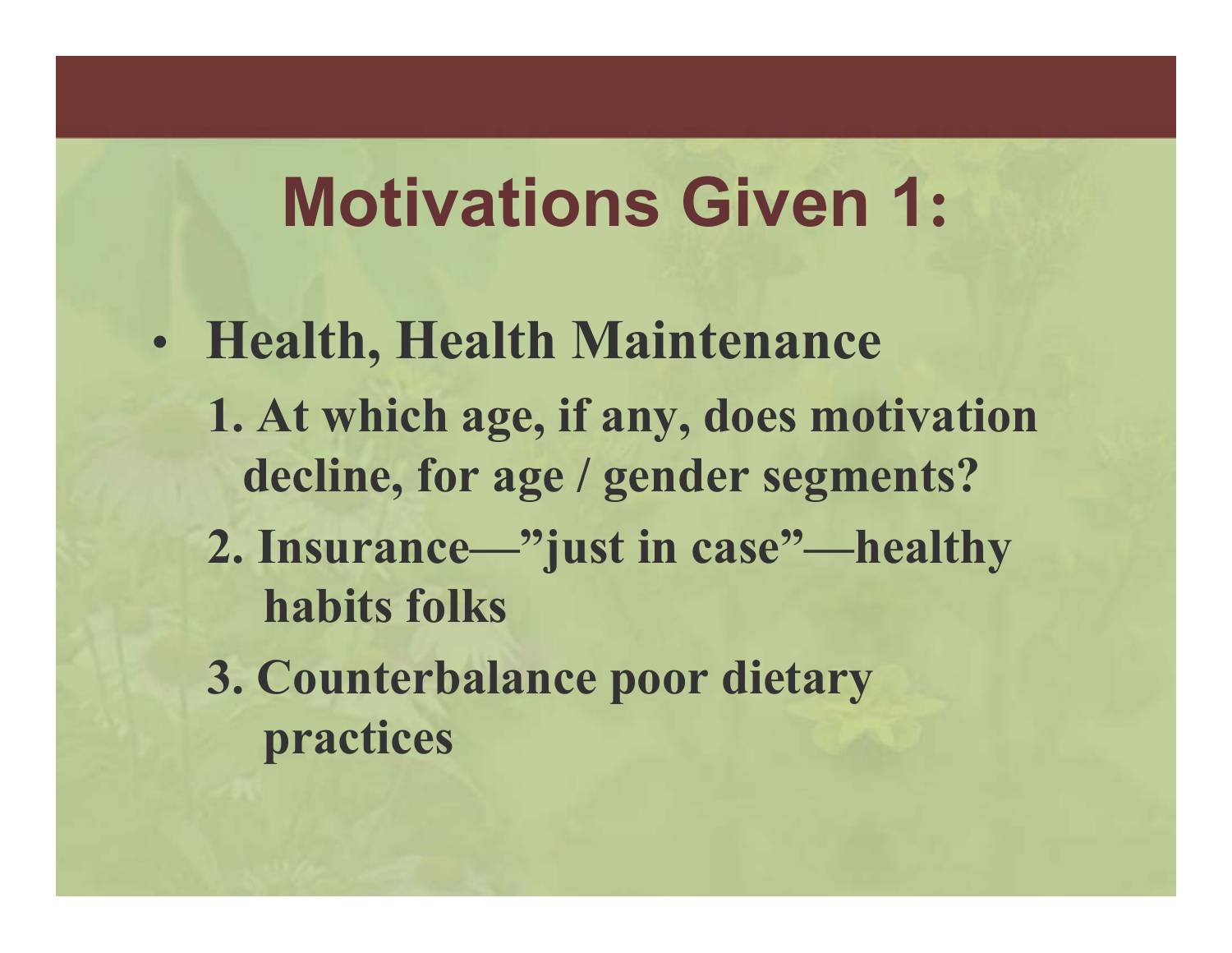# **Motivations Given 2:**

#### **Response to acute or chronic conditions**

- **Colds, immunity—Echinacea**
- **Depression, anxiety--St. John's Wort**
- **Improve memory—Ginkgo biloba**
- **Hyperlipidemia—Garlic**
- **Prostate enlargement—Saw Palmetto**
- **Joint pain--Chondroitin sulfate**
- **Hot flashes—Red clover**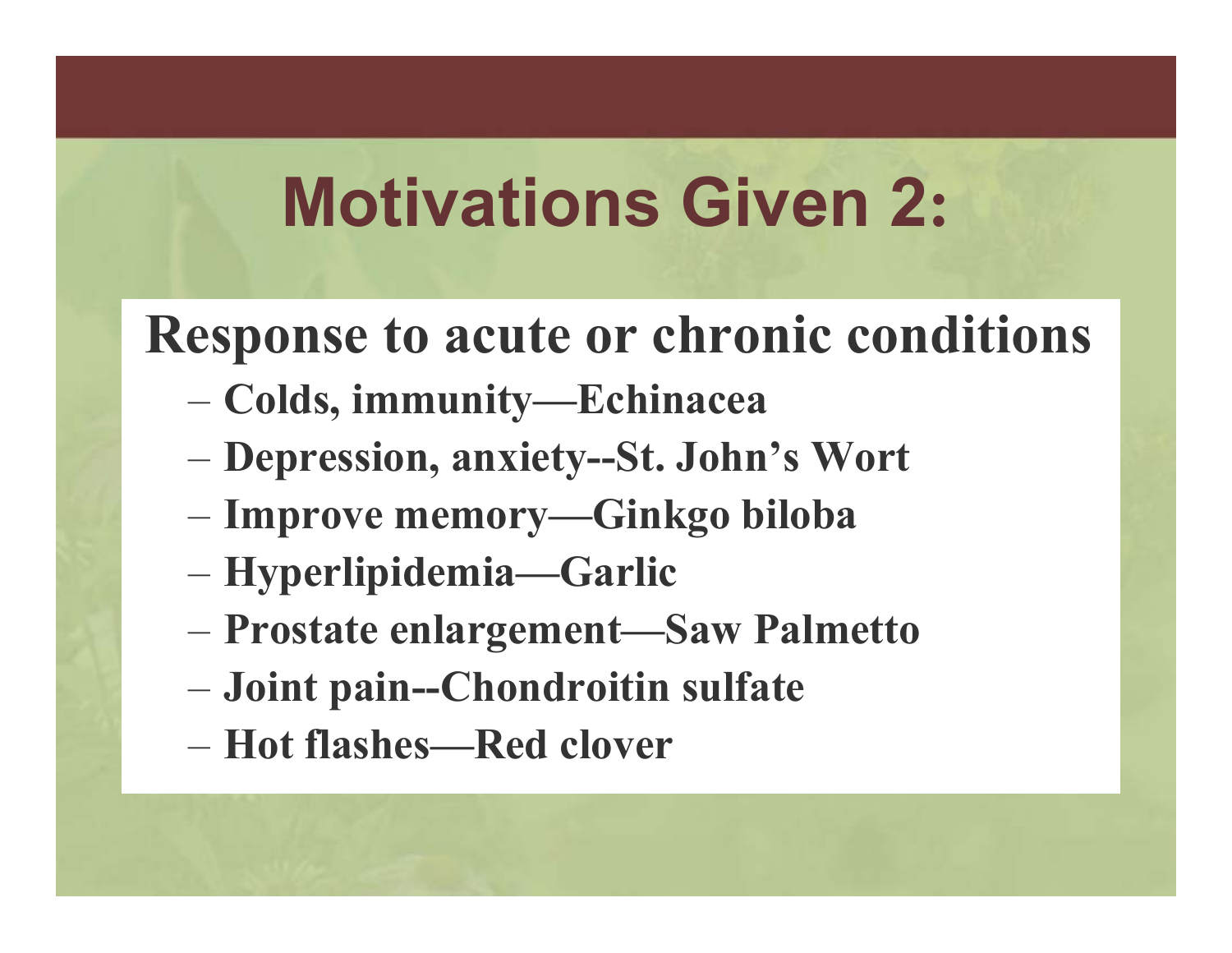# **Motivations Given 3:**

• **Anti-aging, antioxidants and Food as Medicine**

#### **Can use of some products slow or reverse the aging process ?**

**Scientific American, May 2002 AARP, June 2002**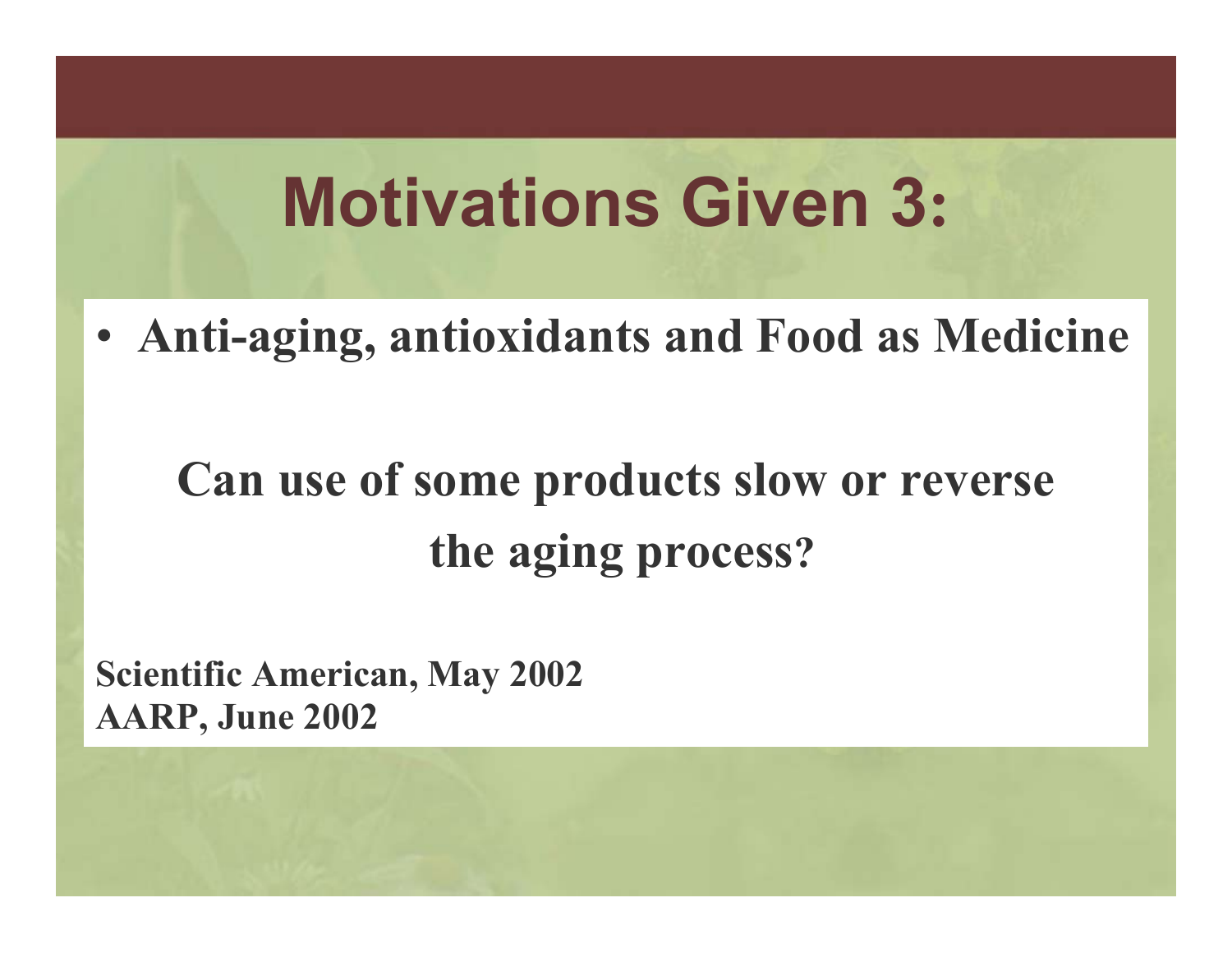# **Motivations Given 4:**

- **Concern about the adequacy of agricultural practices and the safety of the food supply**
	- **Nutrient depletion**
	- **Use of pesticides/herbicides**
	- **Introduction of genetically modified (GMO) foods**

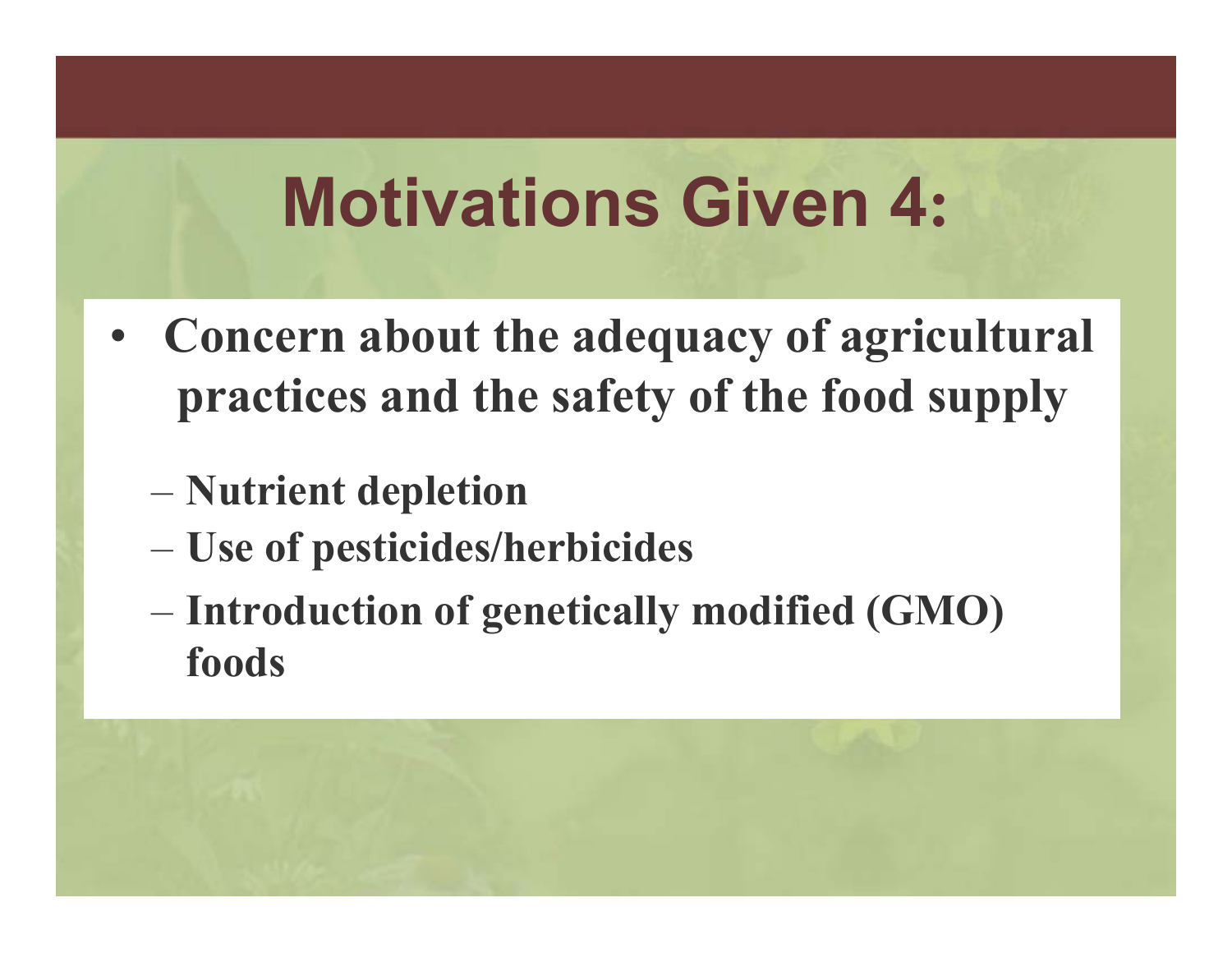# **Motivations Given 5:**

•**Mind-body-soul spiritual perspective**

**Dissatisfaction with the extent of traditional Western medical care and lack of holism** 

**Desire for autonomy in self care**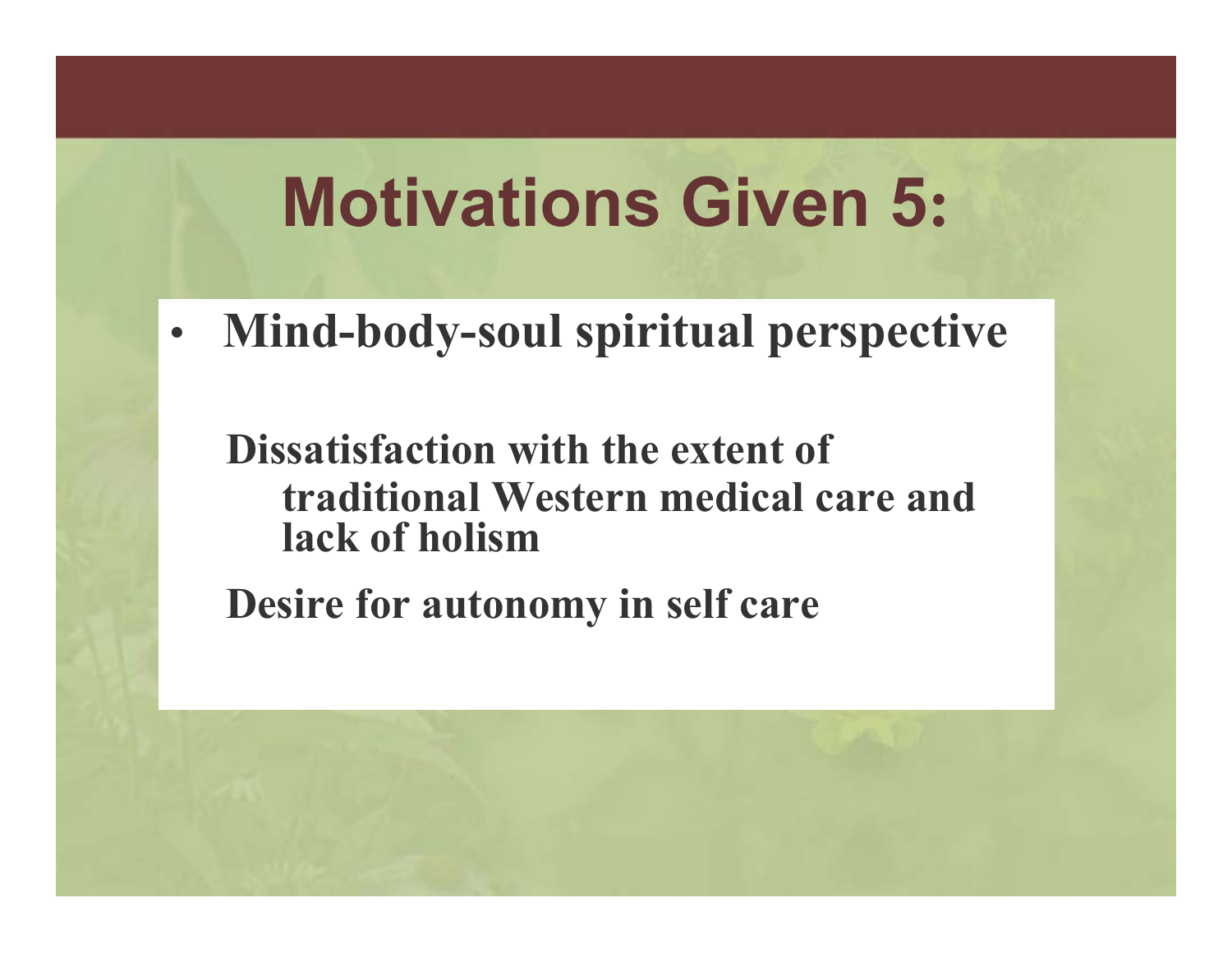# **Perceptions of CAM**

**Eisenberg et al. 2001:** 

**Why not disclose CAM therapy to MD?**

- **"It wasn't important for the Doctor to know"**
- •**"It was none of the Doctor's business"**
- **"The doctor would not understand"**

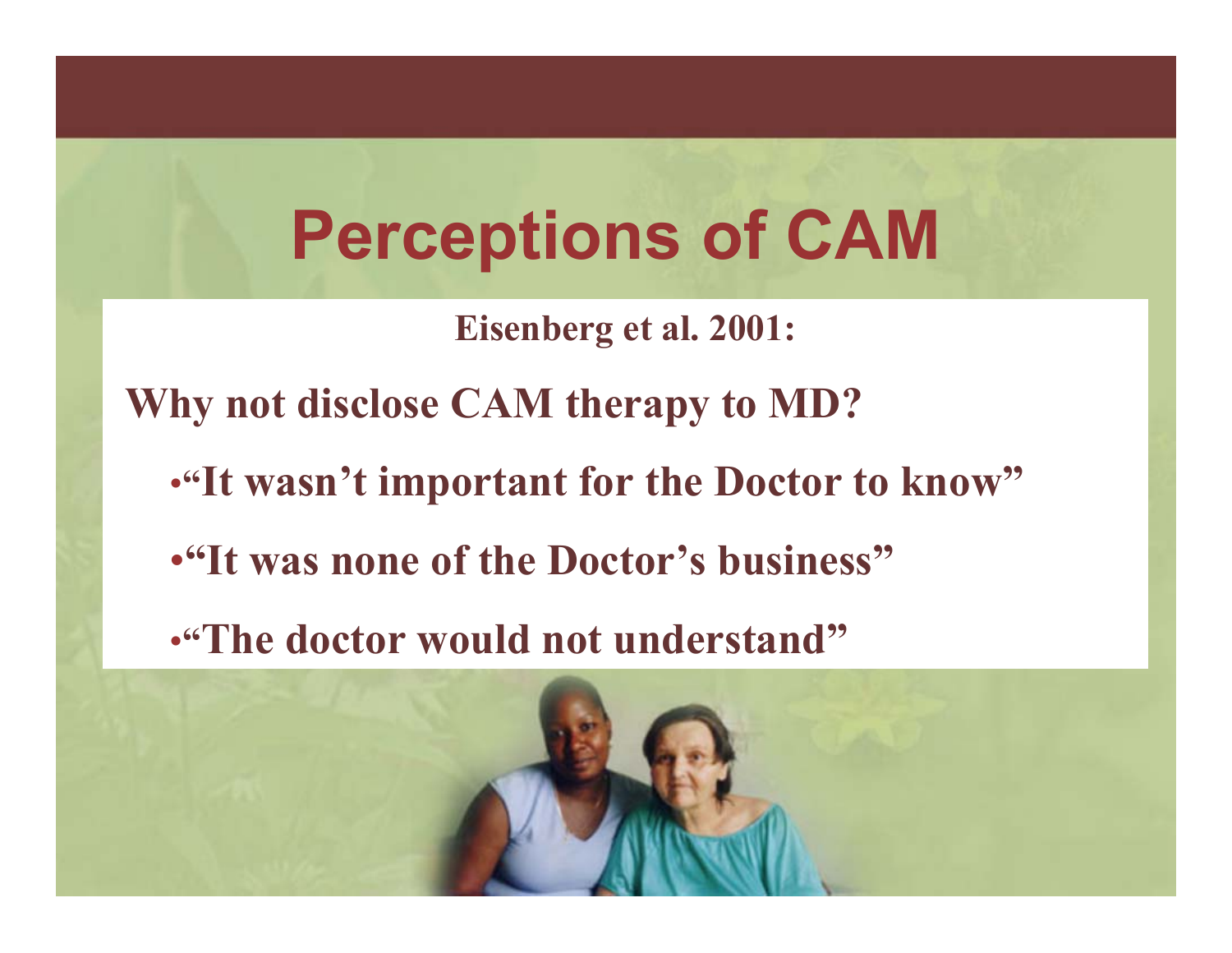#### **Categories of Users:**

- •**Health promotion, CAM for insurance**
- •**Dissatisfaction with extent of traditional medical care, lack of holism**
- •**Treatment of real or perceived symptoms dissonant with health memory lapses, depression, joint pain**
- •**Cancer survivors, others with chronic conditions**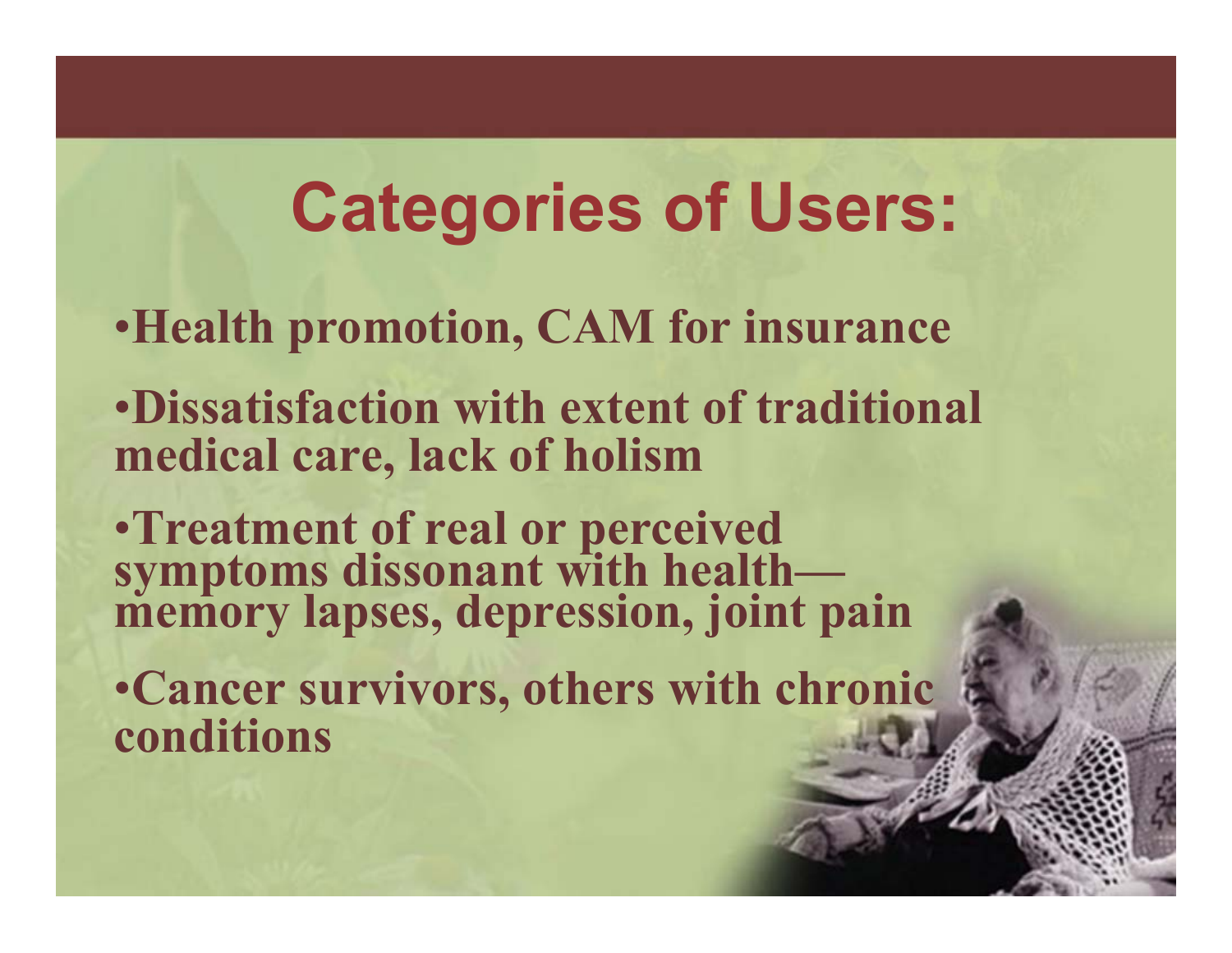### **Cancer Survivorship Literature**

**Aziz, J Nutr, 2002**

•**Issues facing cancer survivors may not be the same as those in treatment, including self concept, body image, personal autonomy, coping**

•**Importance of Quality of Life issues**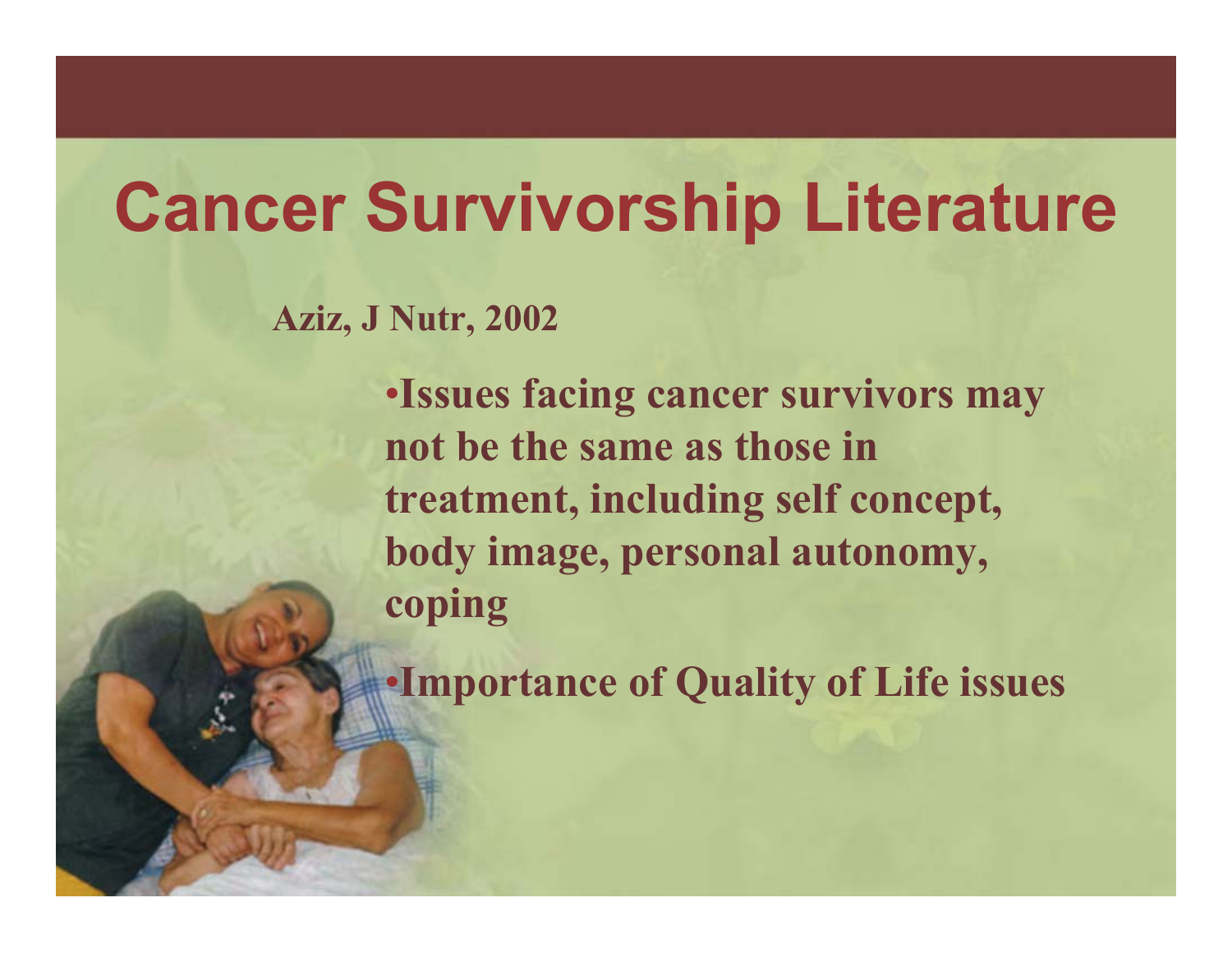# **Medical conditions and DS UseThe VITAL Study**

**Abouta et al. Am J Prev Med 2003**

•**45,000+ in Washington state, ages 50-75**

•**# supplements used increased with age in men, but not women**

•**DS use higher in 13 of 21 medical conditions** 

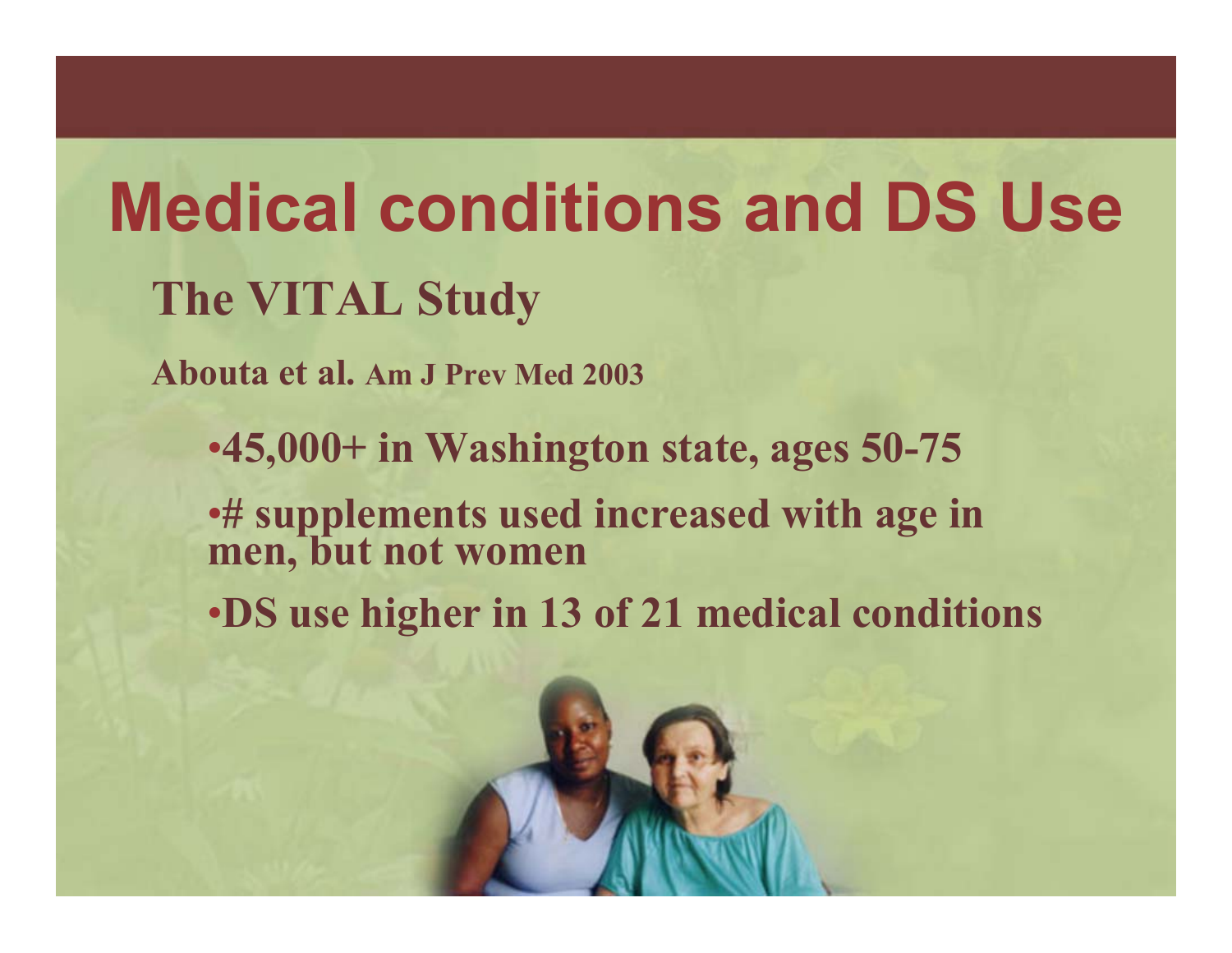#### **Self-treatments:**

**Abouta et al…**

•**If low energy or depressed, more likely to use zinc or folate, often found in B vitamin complexes (Energy boosters)**

• **men with benign prostatic hyperplasia more likely to use selenium—**

•**CAD more likely to use Vitamin E**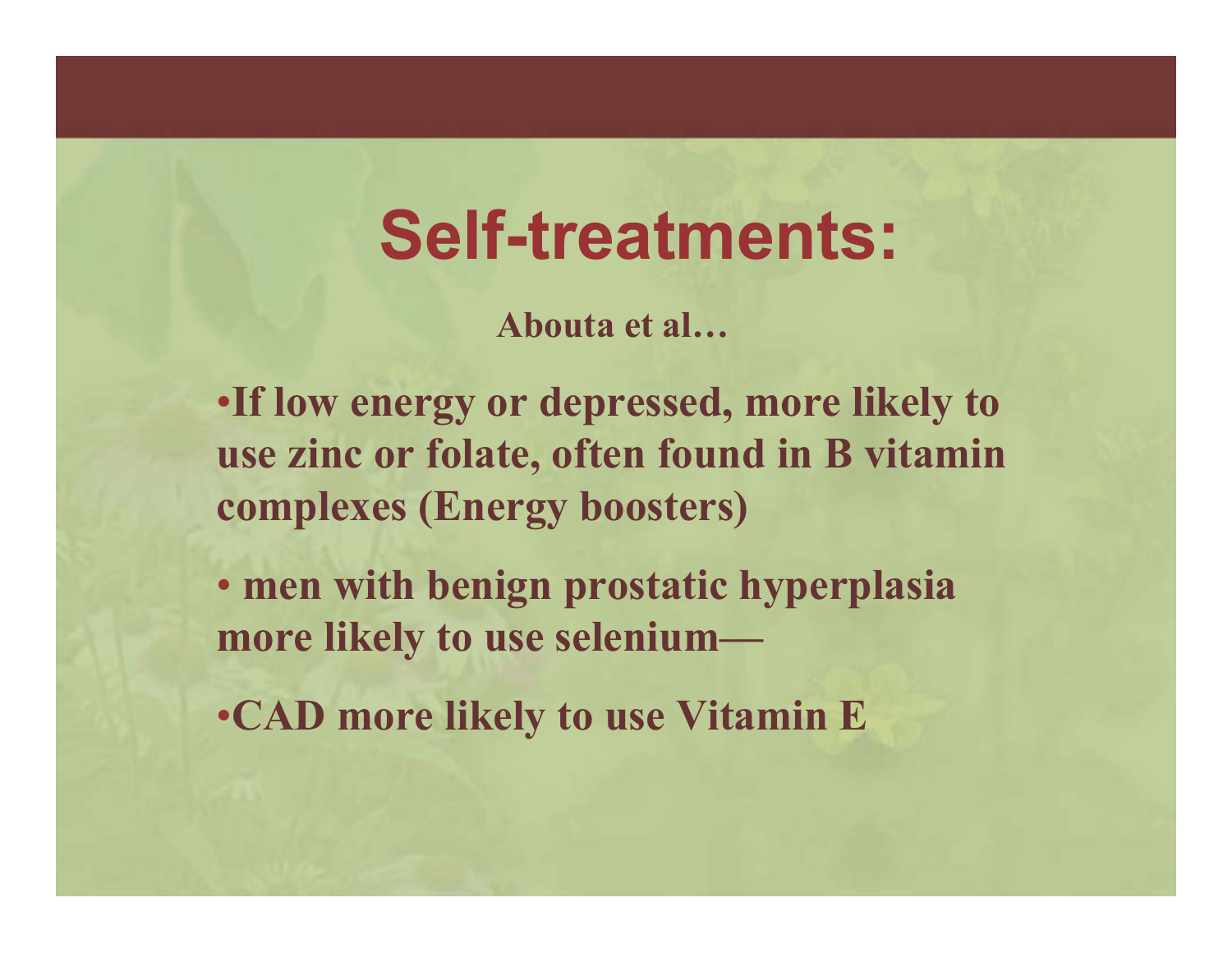#### **Summary: Research Gaps 1 :**

#### •**Measurement of motivational constructs**

- Diet quality perception accuracy
- Triggers for use for acute, time limited conditions versus for chronic conditions
- Spirituality
- Autonomy in self care
- –Acculturation differences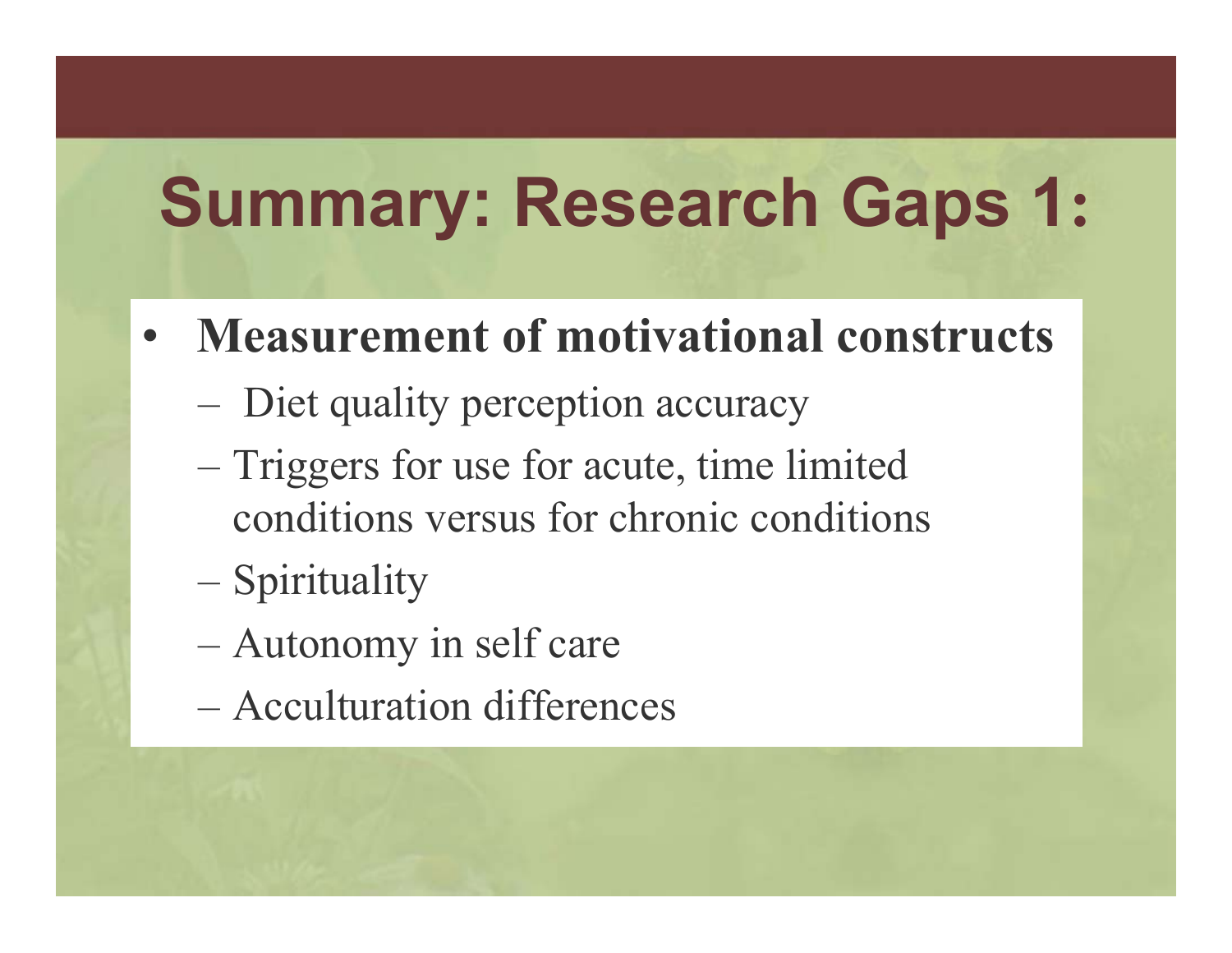#### **Research gaps 2:**

•**Cohort or other longitudinal analyses to distinguish between the behavioral differences observed across age, cohort and time in cross sectional analyses.**

•**Quality of Life measures of relevance**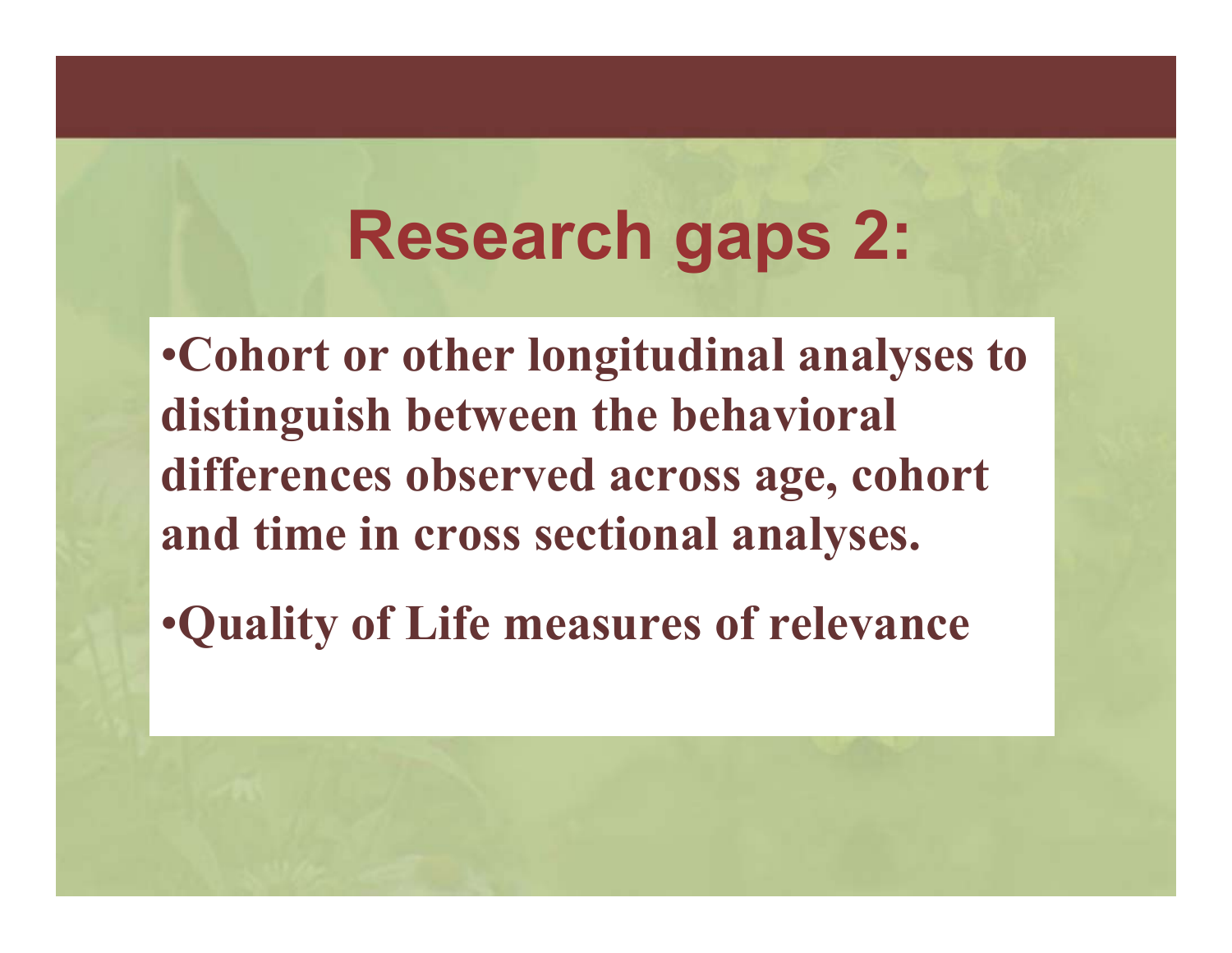### **Need for Decision Analysis**

**Consider a multi- step decision analysis related to the use of Dietary Supplements**

**Step 1—yes/no—decide to try**

**Step 2—Given initial trial, decide to continue, reject, or substitute a similar product, based on efficacy, acceptability, side effects**